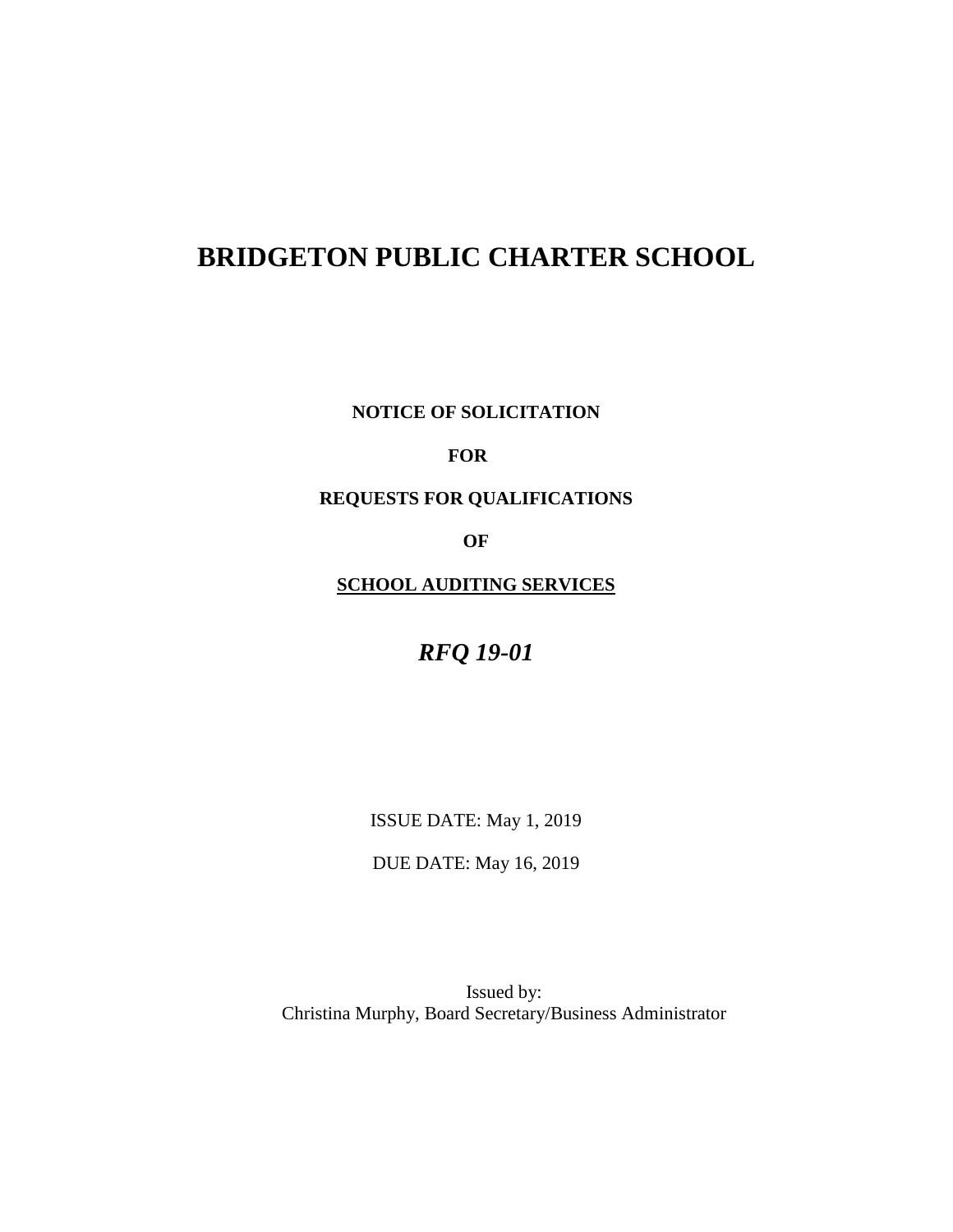## **Bridgeton Public Charter School Request for Qualifications School Auditing Services RFQ 19-01 Notice of Solicitation**

Notice is hereby given that pursuant to the provisions of N.J.S.A. 19:44A-20, New Jersey Pay to Play, and other legislative enactments, more specifically Chapter 271 of the laws of the State of New Jersey, the Bridgeton Public Charter School Board of Trustees located at 1101 Wheaton Ave, Millville, NJ 08332 is seeking RFQs for professional auditing services to be provided to the Board of Trustees as listed below for the period July 1, 2019 to June 30, 2020.

Requests for Qualifications as attached are on file at the Board Secretary/Business Manager's office at 1101 Wheaton Ave, Millville, NJ 08332.

All RFQs must be received by the Board of Trustees Board Secretary/Business Administrator no later than 10:00 AM on May 16, 2019 at the Bridgeton Public Charter School Business Office located at 1101 Wheaton Ave, Millville, NJ 08332. All questions concerning this notice should be addressed to the Board Secretary/Business Administrator, Christina Murphy, at 856-691-1611.

All statements of qualifications for professional service contracts shall include at a minimum the following information.

- 1. Names of individuals who will perform required tasks, as well as the listing of their licenses.
	- a. Identify the person who will be primarily responsible for the services required by the Board of Trustees and provide a description of the experience of the primary person with projects and issues similar to those more specifically set forth in this proposal and on behalf of the Bridgeton Public Charter School Board of Trustees.
	- b. Identify persons who will serve as back up to the primary person including resumes of all parties.
- 2. Describe ability to provide services in a timely fashion including a description of your staffing and a description of your familiarity with the services required by the Bridgeton Public Charter School Board of Trustees.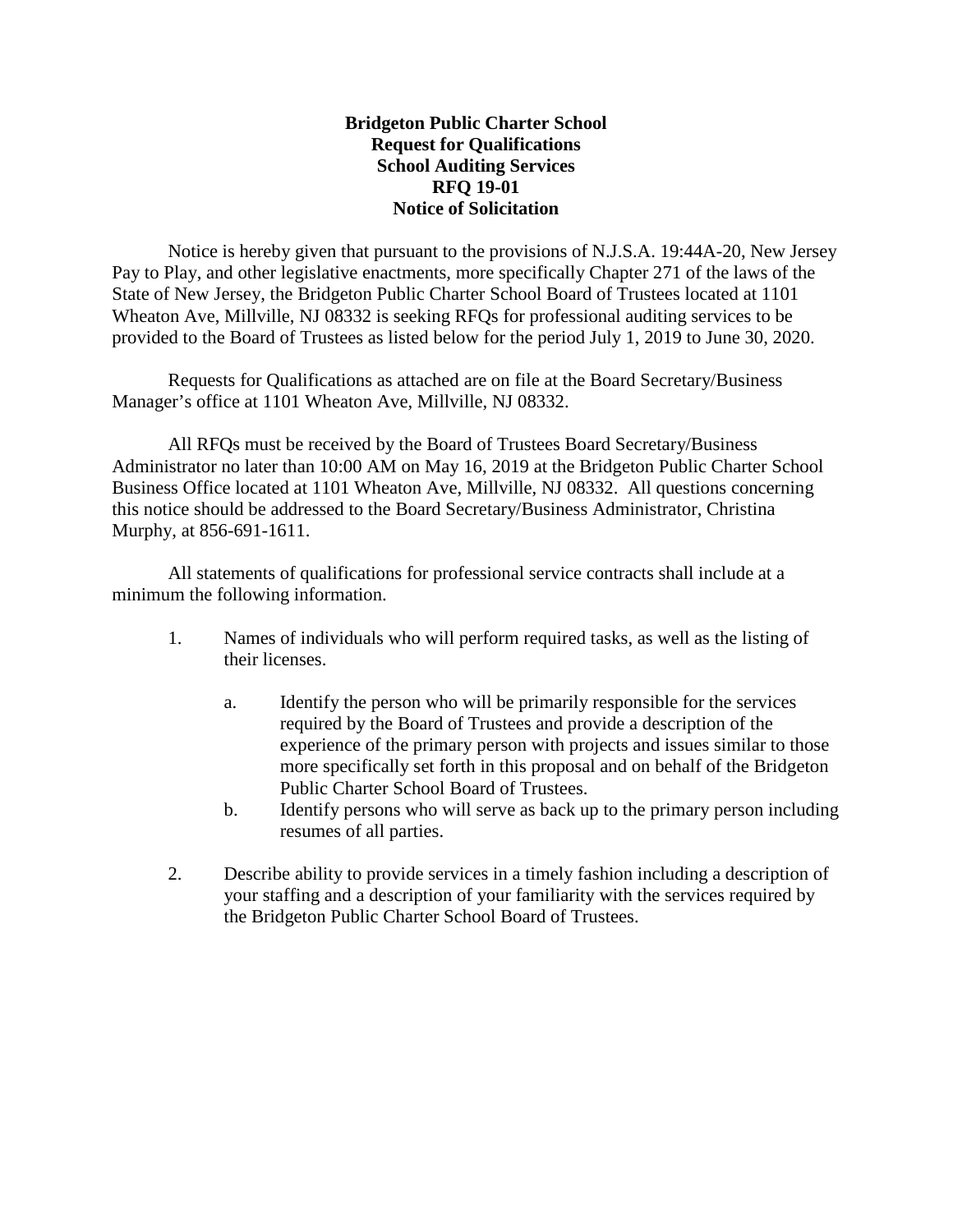## **Scope of Services**

The Board of Trustees desires to appoint a firm of Certified Public Accountants to act as Board Auditors for the Bridgeton Public Charter School Board of Trustees. Applicants should demonstrate knowledge of board of education auditing laws and regulations and experience in providing advice to boards of education on records compliance issues. Any experience or knowledge of matters that directly affect the Bridgeton Public Charter School Board of Trustees should be addressed.

The successful firm or individual will provide the Bridgeton Public Charter School Board of Trustees with auditing services including, but not necessarily limited to the following:

- 1. Making routine investigations, examinations and audits of books and financial records and prepare reports thereof;
- 2. Making inspections of various financial transactions and records to insure that concerned regulations and accounting procedures are observed;
- 3. Auditing and recording expense invoices;
- 4. Compiling financial and other statements and reports using basic data;
- 5. Make periodic reviews of financial transactions and supplement by field visits to verify accounting and fiscal practices;
- 6. Prepare detailed reports of audit findings, conclusions and recommendations;
- 7. Maintaining essential auditing records and files;
- 8. Learning to utilize various types of electronic or manual recording and computerized information systems used by the Board of Trustees;
- 9. Prepare the audit reports for the 2018-2019 school year;
- 10. Any other thing necessary to properly complete auditor duties; and
- 11. Respond to infrequent requests for information or advice from School Administrators or Board Members.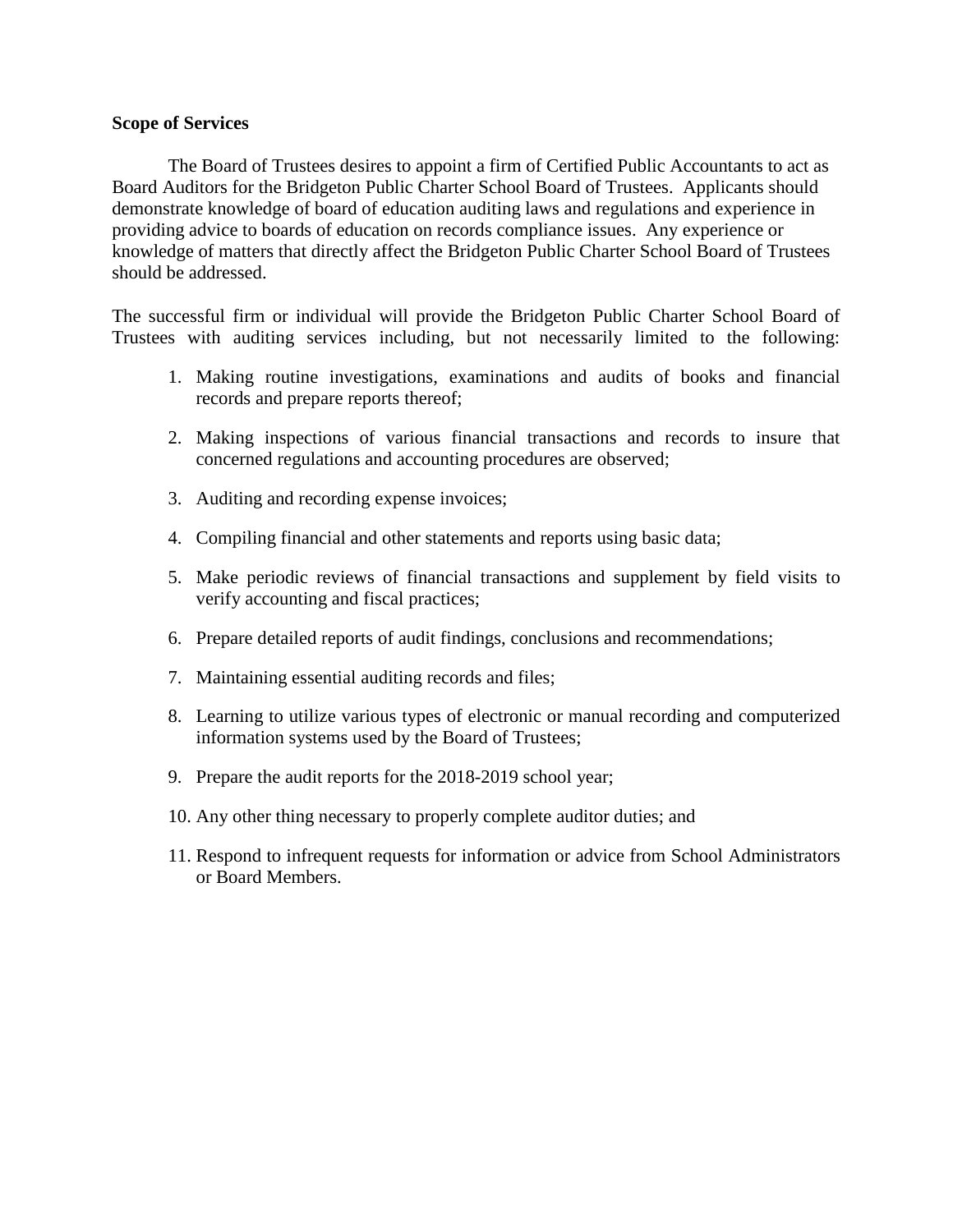## **Minimum Requirements**

- 1. The firm must employ a minimum of five (5) Certified Public Accountants who have been licensed in that capacity for a period of not less than seven years (7) each prior to the date of appointment.
- 2. The firm must employ a minimum of three (3) Registered Public School Accountants licensed and qualified in that capacity for a minimum of five (5) years each prior to the appointment.
- 3. Must have a minimum of ten (10) years experience in providing auditing services to boards of education within the State of New Jersey.
- 4. Must maintain a current principal office within the State of New Jersey.
- 5. Must describe any special services available to school board clients.
- 6. Must list all present school board clients.
- 7. Must provide hourly billing rates for employees possibly assigned to service the Board of Trustees.

# **Submission**

Proposing firms shall provide evidence that the minimum qualifications are met. Proposals should also include cost details including hourly rates and/or retainer of the individuals who perform services and a list delineating the numbers and types of public clients represented by the firm.

The following documents should be also submitted with the Proposal:

- Firm's Certificate of Insurance;
- **Affirmative Action Questionnaire;**
- Statement of Ownership Disclosure;
- Vendor Questionnaire/Certification;
- New Jersey Business Registration Certificate;
- Chapter 271 Political Contribution Disclosure Form;
- Non-Collusion Affidavit:
- Disclosure of Investment Activities in Iran.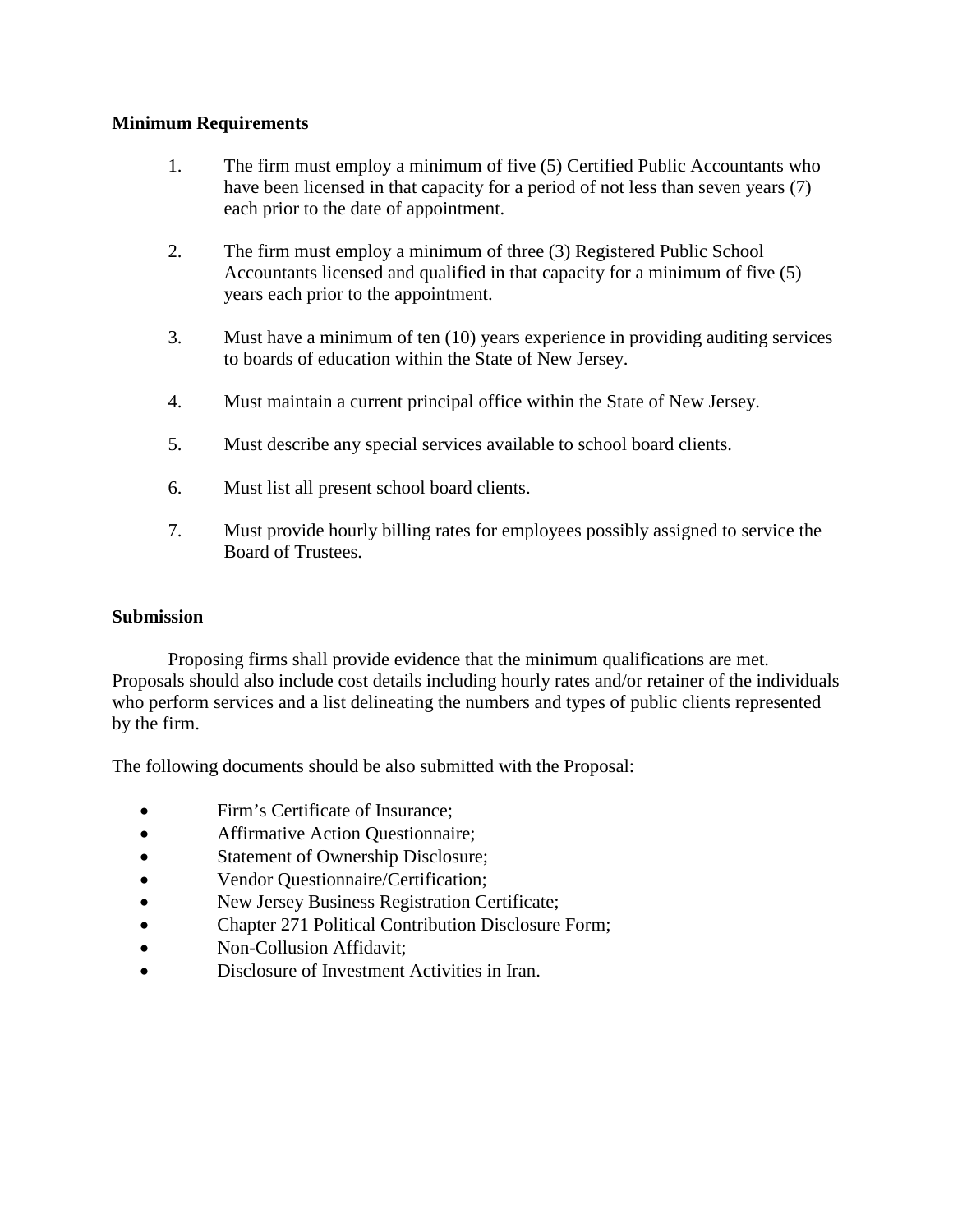## **Evaluation of Proposals**

The School intends to award professional services contracts for the defined scope of work under the Fair and Open Process in accordance with N.J.S.A. 19:44A-20.4 et seq.

The proposals will be evaluated by a committee of Central Office Administration and Board Members of the School based upon information supplied by each firm in response to this RFP and the following criteria:

- Ability to meet all minimum qualifications.
- Overall knowledge and familiarity with the operations of the School.
- Experience of the firm in providing similar services to other public bodies, with special emphasis on experience in New Jersey.
- Qualifications and experience of the professional.
- Qualifications and experience of the other members of the professional's firm.
- The hourly rates proposed. The proposal shall identify whether clerical and other overhead costs will be billed separately or included in the hourly labor rate for the attorneys.

Any questions regarding this Request for Qualifications should be directed to Christina Murphy, Board Secretary of the Bridgeton Public Charter School at 856-691-1611.

Please submit an original and two  $(2)$  copies of the proposal to:

Christina Murphy, Board Secretary/Business Administrator Bridgeton Public Charter School Board of Trustees 1101 Wheaton Ave. Millville, NJ 08332

All submissions must be received at the School by May 16, 2019 at 10:00 AM.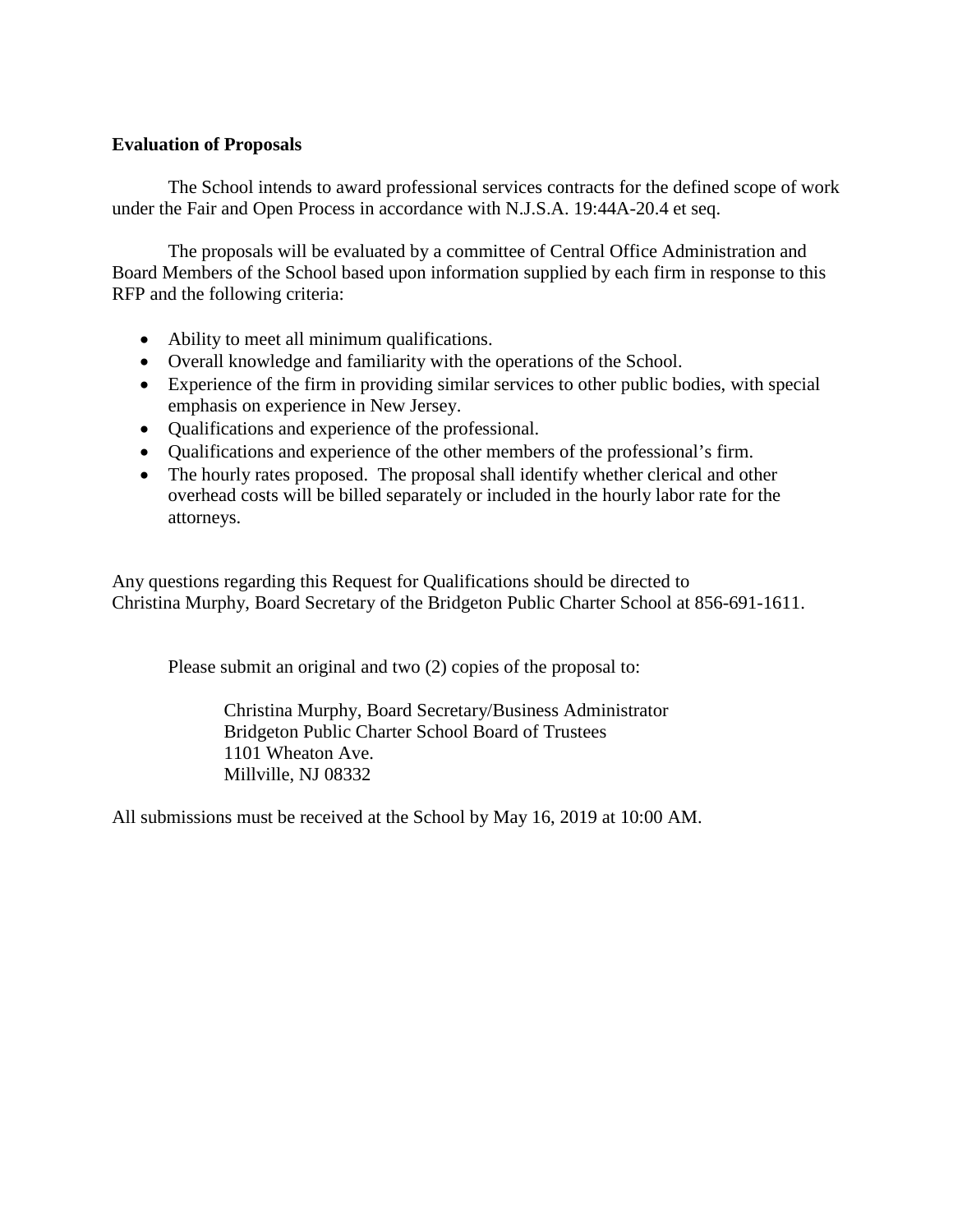# **Appendix Forms:**

- Affirmative Action Questionnaire;
- Vendor Questionnaire/Certification;
- Non-Collusion Affidavit;
- Statement of Ownership Disclosure;
- Chapter 271 Political Contribution Disclosure Form;
- Disclosure of Investment Activities in Iran.

Please also include:

- New Jersey Business Registration Certificate;
- Certificate of Insurance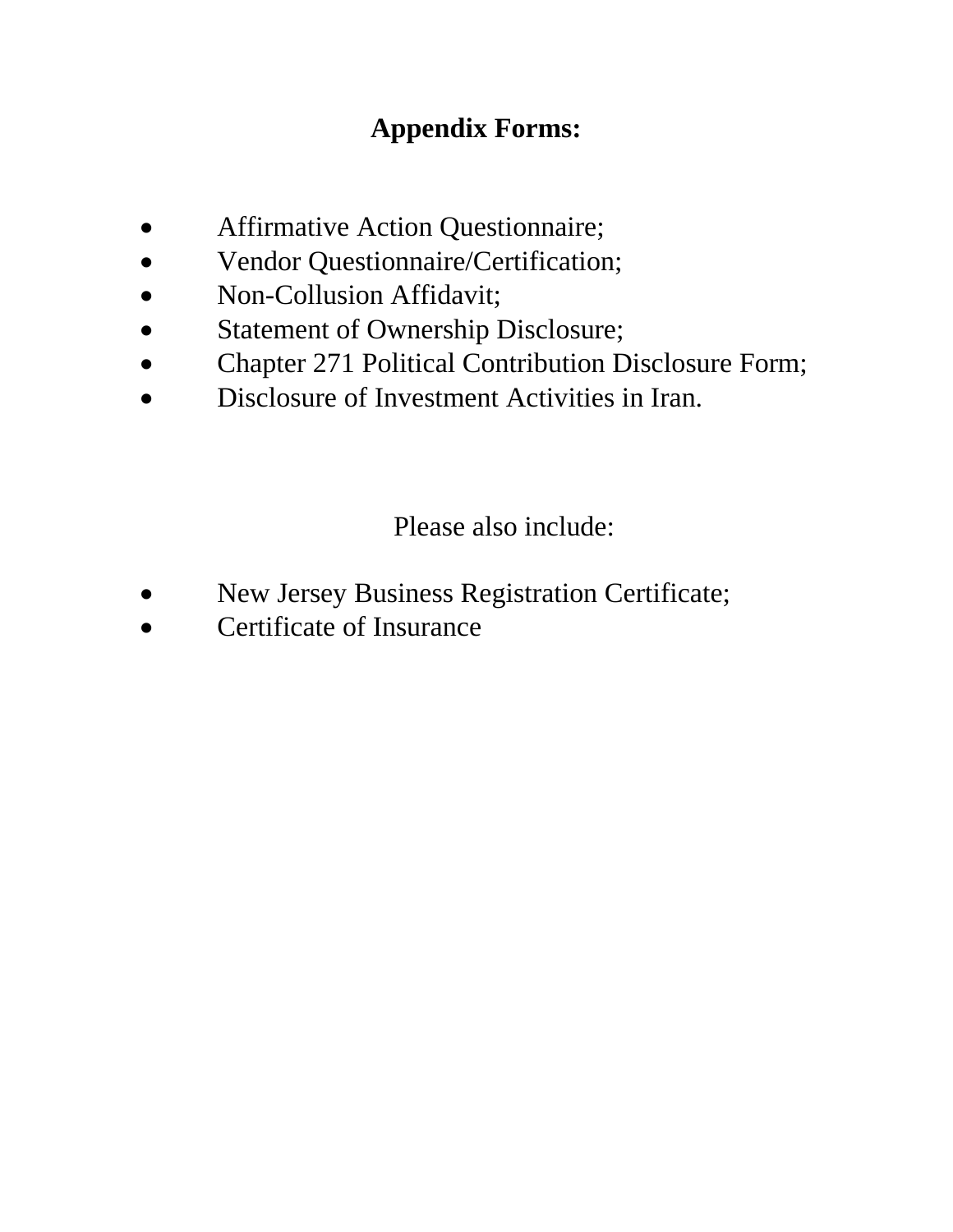#### **EXHIBIT A MANDATORY EQUAL EMPLOYMENT OPPORTUNITY LANGUAGE N.J.S.A. 10:5-31 et seq., N.J.A.C. 17:27**

#### *GOODS, PROFESSIONAL SERVICES AND GENERAL SERVICE CONTRACTS*

During the performance of this contract, the contractor agrees as follows:

The contractor or subcontractor, where applicable, will not discriminate against any employee or applicant for employment because of age, race, creed, color, national origin, ancestry, marital status, affectional or sexual orientation, gender identity or expression, disability, nationality or sex. Except with respect to affectional or sexual orientation and gender identity or expression, the contractor will ensure that equal employment opportunity is afforded to such applicants in recruitment and employment, and that employees are treated during employment, without regard to their age, race, creed, color, national origin, ancestry, marital status, affectional or sexual orientation, gender identity or expression, disability, nationality or sex. Such equal employment opportunity shall include, but not limited to the following: employment, upgrading, demotion, or transfer; recruitment or recruitment advertising; layoff or termination; rates of pay or other forms of compensation; and selection for training, including apprenticeship. The contractor agrees to post in conspicuous places, available to employees and applicants for employment, notices to be provided by the Public Agency Compliance Officer setting forth provisions of this nondiscrimination clause.

The contractor or subcontractor, where applicable will, in all solicitations or advertisements for employees placed by or on behalf of the contractor, state that all qualified applicants, will receive consideration for employment without regard to age, race, creed, color, national origin, ancestry, marital status, affectional or sexual orientation, gender identity or expression, disability, nationality or sex.

The contractor or subcontractor, where applicable, will send to each labor union or representative or workers with which it has a collective bargaining agreement or other contract or understanding, a notice, to be provided by the agency contracting officer advising the labor union or workers' representative of the contractor's commitments under this act and shall post copies of the notice in conspicuous places available to employees and applicants for employment.

The contractor or subcontractor where applicable, agrees to comply with any regulations promulgated by the Treasurer pursuant to **N.J.S.A. 10:5-31 et seq.** as amended and supplemented from time to time and the Americans with Disabilities Act.

The contractor or subcontractor agrees to make good faith efforts to afford equal employment opportunities to minority and women workers consistent with Good faith efforts to meet targeted county employment goals established in accordance with **N.J.A.C. 17:27-5.2,** or Good faith efforts to meet targeted county employment goals determined by the Division, pursuant to **N.J.A.C. 17:27-5.2.**

The contractor or subcontractor agrees to inform in writing its appropriate recruitment agencies including, but not limited to, employment agencies, placement bureaus, colleges, universities, labor unions, that it does not discriminate on the basis of age, creed, color, national origin, ancestry, marital status, affectional or sexual orientation, gender identity or expression, disability, nationality or sex, and that it will discontinue the use of any recruitment agency which engages in direct or indirect discriminatory practices.

The contractor or subcontractor agrees to revise any of its testing procedures, if necessary, to assure that all personal testing conforms with the principles of job-related testing, as established by the statutes and court decisions of the State of New Jersey and as established by applicable Federal law and applicable Federal court decisions.

In conforming with the targeted employment goals, the contractor or subcontractor agrees to review all procedures relating to transfer, upgrading, downgrading and layoff to ensure that all such actions are taken without regard to age, creed, color, national origin, ancestry, marital status, affectional or sexual orientation, gender identity or expression, disability, nationality or sex, consistent with the statutes and court decisions of the State of New Jersey, and applicable Federal law and applicable Federal court decisions.

The contractor shall submit to the public agency, after notification of award but prior to execution of a goods and services contract, one of the following three documents:

> Letter of Federal Affirmative Action Plan Approval Certificate of Employee Information Report Employee Information Report Form AA302

The contractor and its subcontractor shall furnish such reports or other documents to the Division of Public Contracts Equal Employment Opportunity Compliance as may be requested by the Division from time to time in order to carry out the purposes of these regulations, and public agencies shall furnish such information as may be requested by the Division of Public Contracts Equal Employment Opportunity Compliance for conducting a compliance investigation pursuant to **Subchapter 10 of theAdministrative Code at N.J.A.C. 17:27.**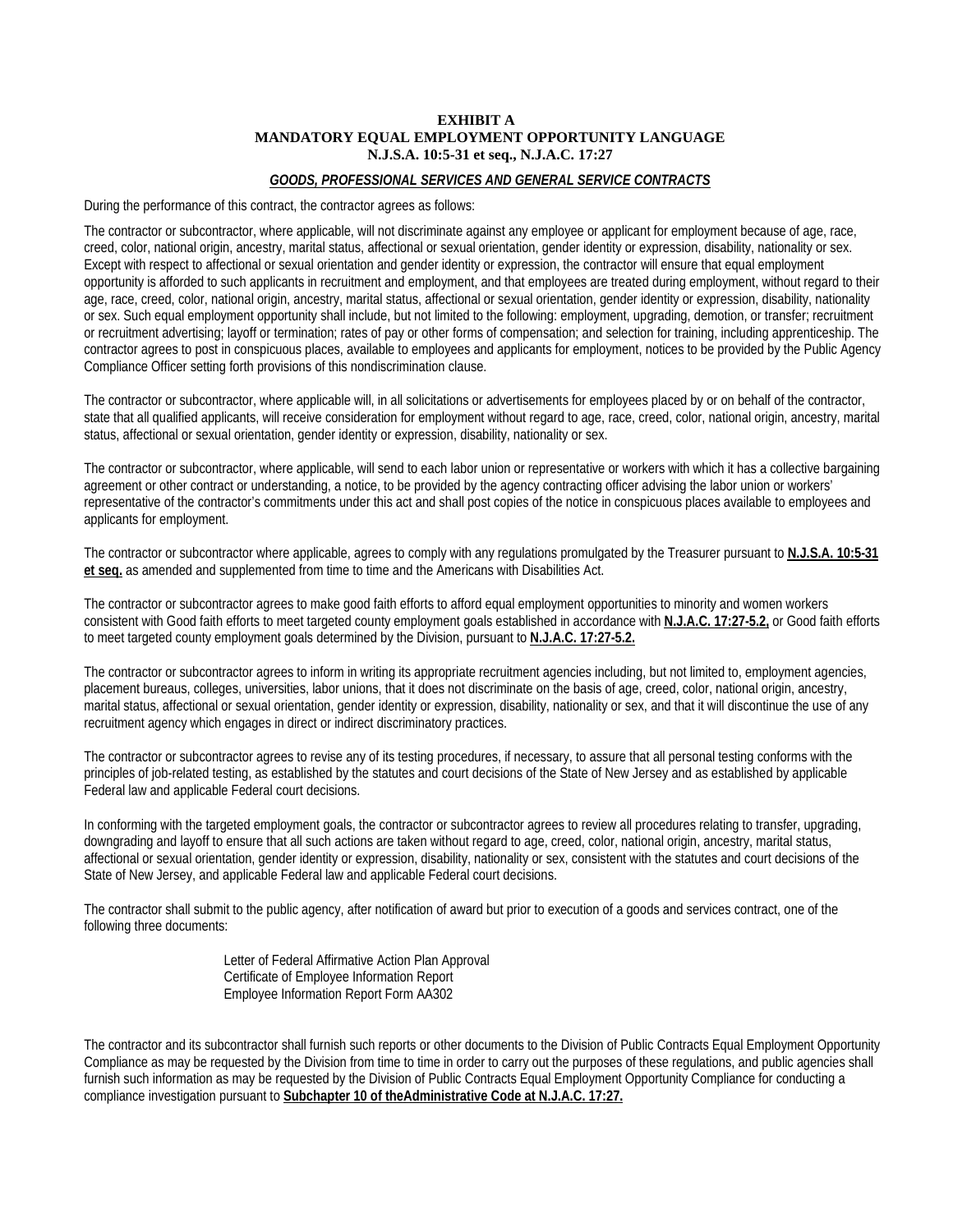## *To be completed and returned with the proposal form.*

## *AFFIRMATIVE ACTION QUESTIONNAIRE*

This form is to be completed and returned with the proposal. However, the Board will accept in lieu of this Questionnaire, Affirmative Action Evidence stapled to this page.

1. Our company has a federal Affirmative Action Plan approval.

\_\_\_\_\_\_ YES \_\_\_\_\_\_ NO

A. If yes, please attach a copy of the plan to this questionnaire.

2. Our company has a New Jersey State Certificate of Employee Information Report.

YES NO

A. If yes, please attach a copy of the certificate to this questionnaire.

3. If you answered *NO* to both questions above, an affirmative action *Employee Information Report (AA-302)* will be mailed to you. Complete the form and forward it to:

> Department of Treasury Division of Public Contracts/EEO Compliance P.O. Box 209 Trenton, N.J. 08625-0002

All fees for this application are to be paid directly to the Division. A copy shall be submitted to the Board of Education within seven (7) days of the notice of the intent to award the contract or the signing of the contract.

I certify that the above information is correct to the best of my knowledge.

| SIGNATURE                                                                                                                                                                                                                      |
|--------------------------------------------------------------------------------------------------------------------------------------------------------------------------------------------------------------------------------|
| TITLE                                                                                                                                                                                                                          |
|                                                                                                                                                                                                                                |
| NAME OF COMPANY THE PROPERTY OF STRAIN AND RESIDENCE AND RESIDENCE AND RESIDENCE ASSESSMENT OF THE STRAIN AND RESIDENCE AND RESIDENCE ASSESSMENT OF THE STRAIN AND RESIDENCE AND RESIDENCE ASSESSMENT OF THE STRAIN AND RESIDE |
|                                                                                                                                                                                                                                |
| CITY, STATE, ZIP                                                                                                                                                                                                               |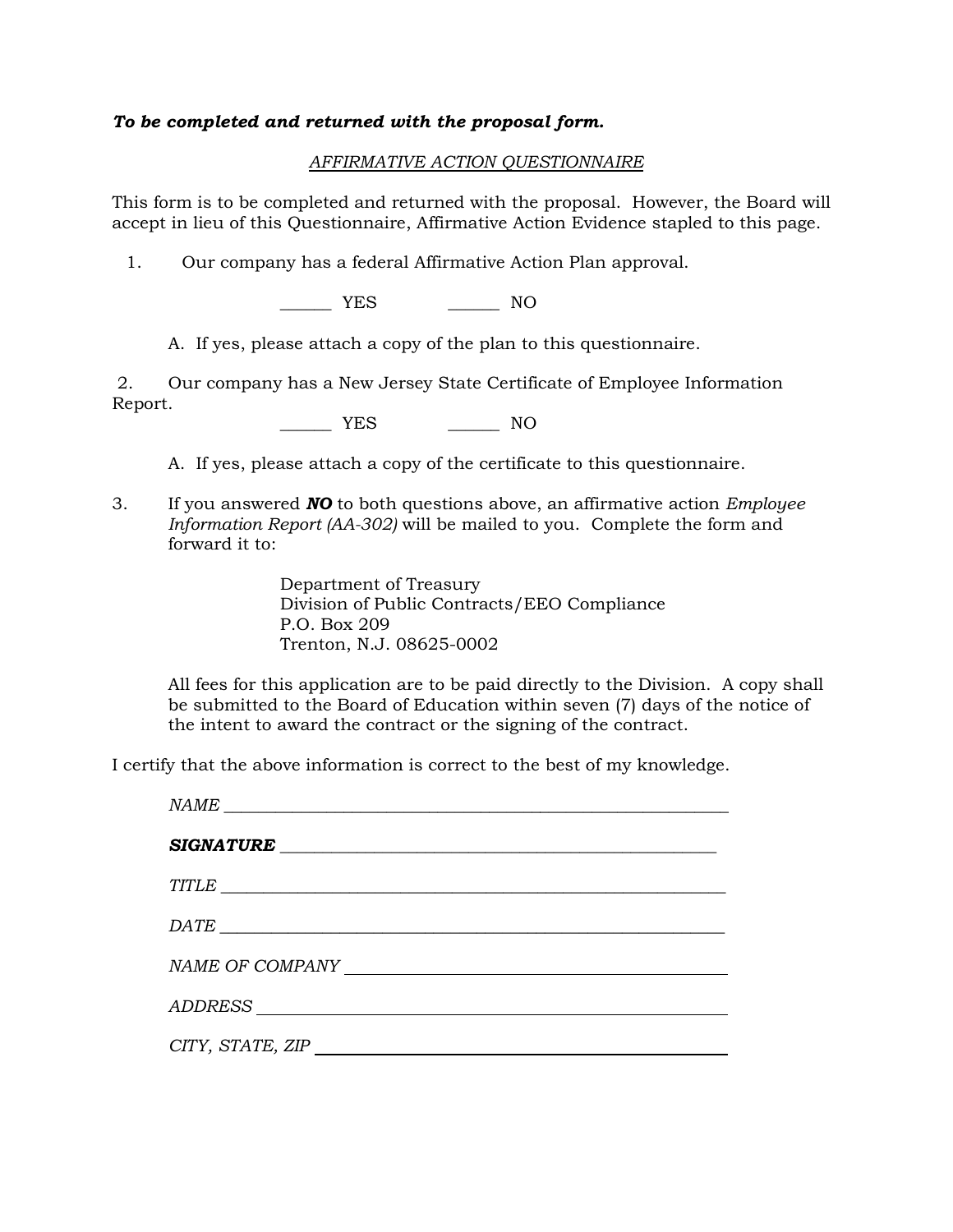## *To be completed and returned with the proposal form. Vendor Questionnaire/Certification*

#### **School Auditing Services RFQ 19-01**

| FAX No. $(\_\_)$ E-Mail $\_\_$                                                                                            |  |
|---------------------------------------------------------------------------------------------------------------------------|--|
|                                                                                                                           |  |
| References – Work previously done for School Systems in New Jersey<br>Name of District Address Contact Person/Title Phone |  |
|                                                                                                                           |  |
| 2. $\overline{\phantom{a}}$                                                                                               |  |
|                                                                                                                           |  |

## **Vendor Certification**

#### Direct/Indirect Interests

I declare and certify that no member of the Bridgeton Public Charter School, nor any officer or employee or person whose salary is payable in whole or in part by said Board of Trustees or their immediate family members are directly or indirectly interested in this bid or in the supplies, materials, equipment, work or services to which it relates, or in any portion of profits thereof. If a situation so exists where a Board member, employee, officer of the board has an interest in the bid, etc., then please attach a letter of explanation to this document, duly signed by the president of the firm or company.

#### Gifts; Gratuities; Compensation

I declare and certify that no person from my firm, business, corporation, association or partnership offered or paid any fee, commission or compensation, or offered any gift, gratuity or other thing of value to any school official, board member or employee of the Bridgeton Public Charter School.

#### Vendor Contributions

I declare and certify that I fully understand N.J.A.C. 6A:23A-6.3(a1-4) concerning vendor contributions to school board members.

I certify that I am not an official or employee of the Bridgeton Public Charter School.

I further certify that I understand that it is a crime in the second degree in New Jersey to knowingly make a material representation that is false in connection with the negotiation, award or performance of a government contract.

President or Authorized Agent

**Signature**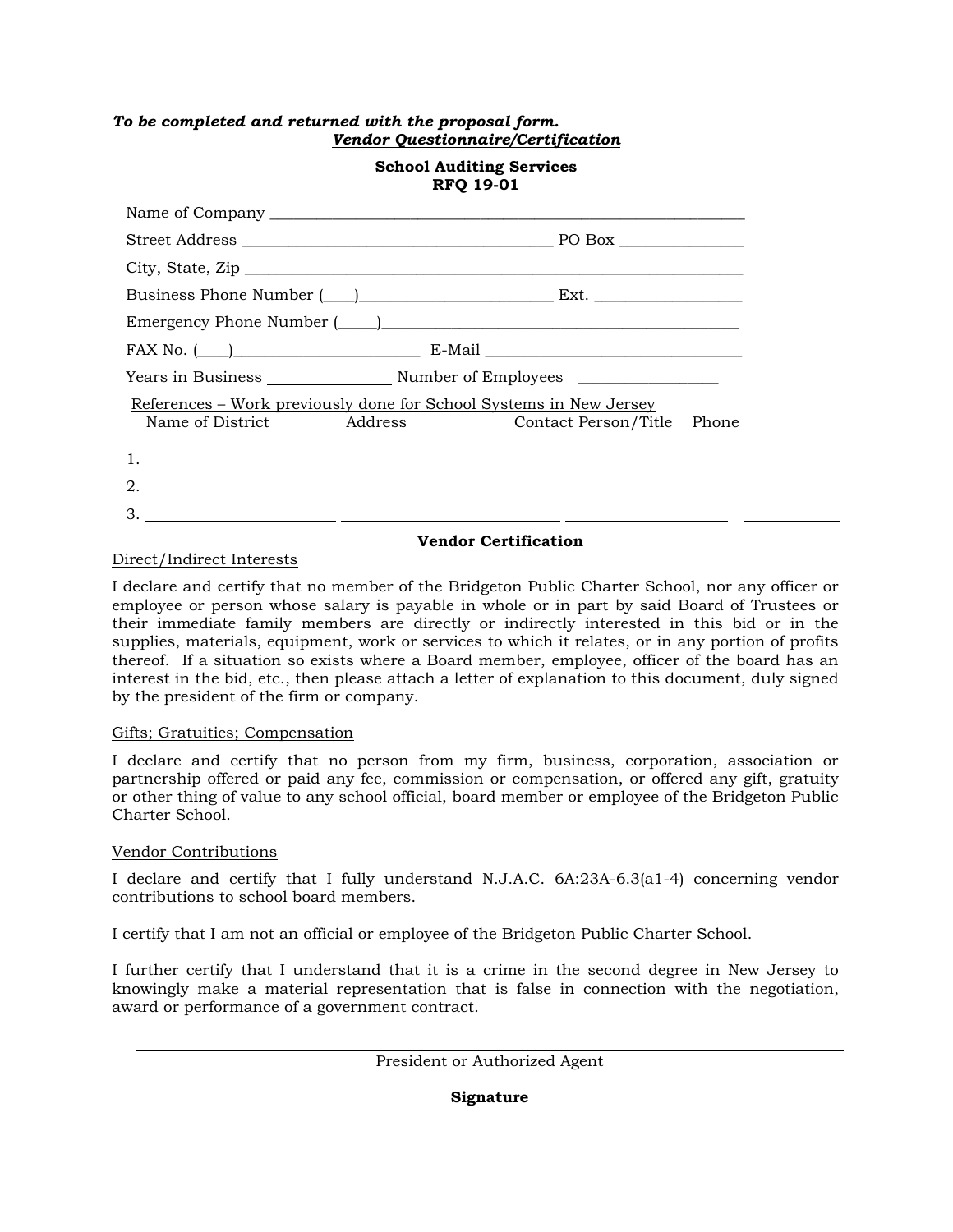#### **NON-COLLUSION AFFIDAVIT**

#### **School Auditing Services**

Re: Proposal for the Bridgeton Public Charter School.

STATE OF NEW JERSEY) Date: :ss: COUNTY OF  $)$  I, \_\_\_\_\_\_\_\_\_\_\_\_\_\_\_\_\_\_\_\_\_\_\_\_\_\_\_\_\_\_\_\_ of the City of \_\_\_\_\_\_\_\_\_\_\_\_\_\_\_\_\_\_\_\_\_\_\_\_ in the County of \_\_\_\_\_\_\_\_\_\_\_\_\_\_\_\_\_\_\_\_\_\_\_\_\_\_ and the State of \_\_\_\_\_\_\_\_\_\_\_\_\_\_\_\_\_\_ of full age, being duly sworn according to law on my oath depose and say that: I am \_\_\_\_\_\_\_\_\_\_\_\_\_\_\_\_\_\_\_\_\_\_\_\_\_\_\_\_\_\_\_\_\_\_\_\_\_\_\_\_\_\_\_\_\_\_\_\_\_\_\_\_\_\_\_\_\_\_\_\_\_\_\_\_\_\_\_\_ Position in Company Of the firm of \_\_\_\_\_\_\_\_\_\_\_\_\_\_\_\_\_\_\_\_\_\_\_\_\_\_\_\_\_\_\_\_\_\_\_\_\_\_\_\_\_\_\_\_\_\_\_\_\_\_\_\_\_\_\_\_\_\_\_\_\_\_\_\_ and the bidder making the Proposal for the above names contract, and that I executed the said

Proposal with full authority so to do; that I have not, directly or indirectly, entered into any agreement, participated in any collusion, discussed any or all parts of this proposal with any potential bidders, or otherwise taken any action in restraint of free, competitive bidding in connection with the above named bid, and that all statements contained in said Proposal and in this affidavit are true and correct, and made with full knowledge that the Bridgeton Public Charter School relies upon the truth of the statements contained in said Proposal and in the statements contained in this affidavit in awarding the contract for the said bid.

 I further warrant that no person or selling agency has been employed or retained to solicit or secure such contract upon an agreement or understanding for a commission, percentage, brokerage or contingent fee, except bona fide employees of bona fide established commercial or selling agencies maintained by

| (Print Name of Contractor/Vendor)                                    |       |       |                                                                                                             |          |
|----------------------------------------------------------------------|-------|-------|-------------------------------------------------------------------------------------------------------------|----------|
| Subscribed and sworn to:<br>(SIGNATURE OF CONTRACTOR/VENDOR)         |       |       |                                                                                                             |          |
| before me this $\_\_\_\_$ day of $\_\_\_\_\_\_\_$ , $\_\_\_\_\_\_\_$ |       |       |                                                                                                             |          |
|                                                                      |       | Month | Year                                                                                                        |          |
| Print Name of Notary Public                                          |       |       |                                                                                                             |          |
| <b>NOTARY PUBLIC SIGNATURE</b>                                       |       |       |                                                                                                             |          |
| My commission expires                                                |       |       | $\overline{\phantom{a}}$ , $\overline{\phantom{a}}$ , $\overline{\phantom{a}}$ , $\overline{\phantom{a}}$ , | – Seal – |
|                                                                      | Month | Day   | Year                                                                                                        |          |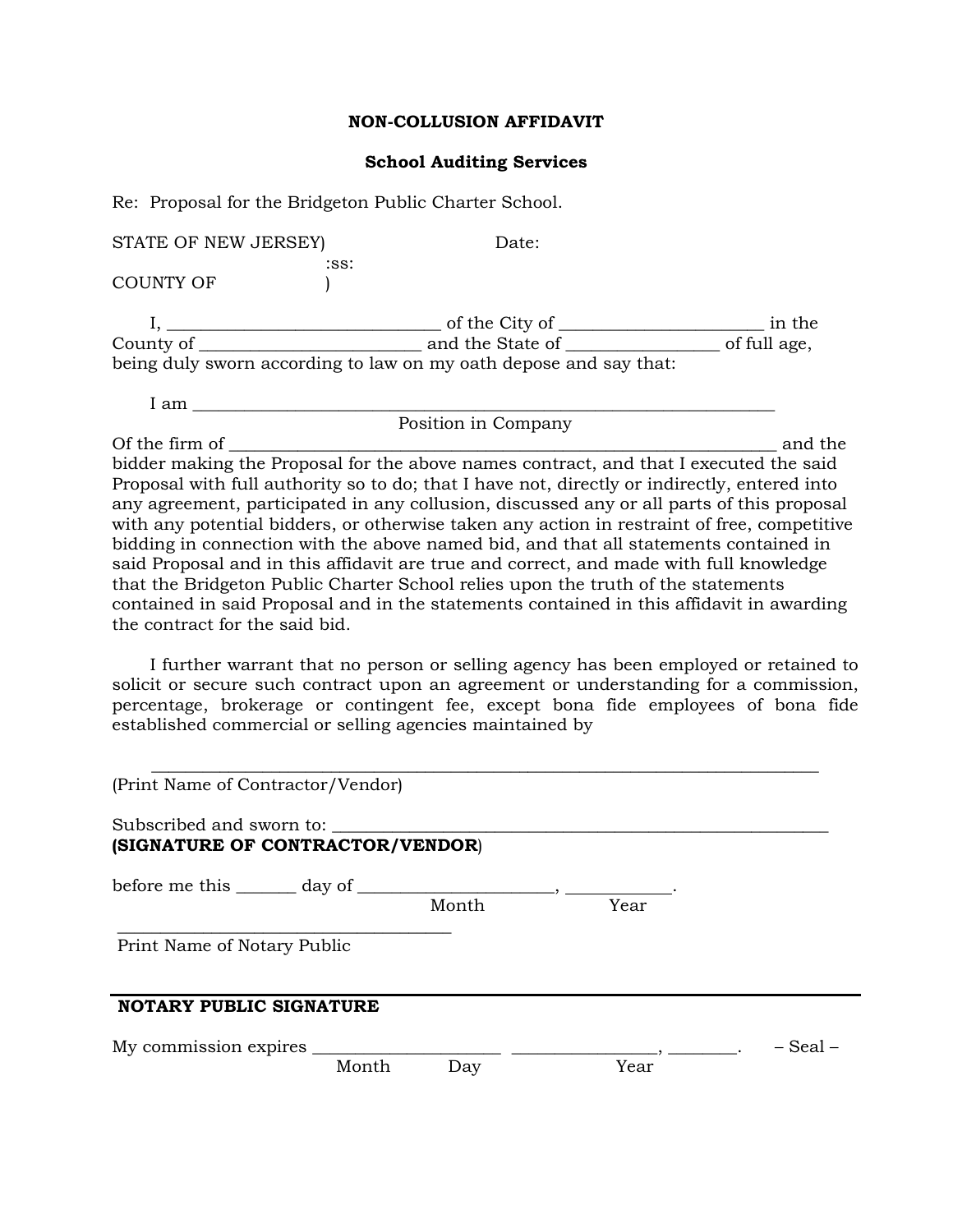## **STATEMENT OF OWNERSHIP DISCLOSURE**

N.J.S.A. 52:25-24.2 (P.L. 1977, c.33, as amended by P.L. 2016, c.43)

**This statement shall be completed, certified to, and included with all bid and proposal submissions. Failure to submit the required information is cause for automatic rejection of the bid or proposal.**

| Name of Organization:                                                            |
|----------------------------------------------------------------------------------|
| Organization Address:                                                            |
| City, State, ZIP:                                                                |
| <b>Part I</b> Check the box that represents the type of business organization:   |
| Sole Proprietorship (skip Parts II and III, execute certification in Part IV)    |
| Non-Profit Corporation (skip Parts II and III, execute certification in Part IV) |
| For-Profit Corporation (any type) Limited Liability Company (LLC)                |
| <b>Example 2</b> Limited Partnership Limited Limited Liability Partnership (LLP) |
| Other (be specific):                                                             |

# **Part II Check the appropriate box**

The list below contains the names and addresses of all stockholders in the corporation who own 10 percent or more of its stock, of any class, or of all individual partners in the partnership who own a 10 percent or greater interest therein, or of all members in the limited liability company who own a 10 percent or greater interest therein, as the case may be. (**COMPLETE THE LIST BELOW IN THIS SECTION**) **OR**

No one stockholder in the corporation owns 10 percent or more of its stock, of any class, or no individual partner in the partnership owns a 10 percent or greater interest therein, or no member in the limited liability company owns a 10 percent or greater interest therein, as the case may be. (**SKIP TO PART IV**)

(Please attach additional sheets if more space is needed):

| <b>Name of Individual or Business Entity</b> | Home Address (for Individuals) or Business Address |
|----------------------------------------------|----------------------------------------------------|
|                                              |                                                    |
|                                              |                                                    |
|                                              |                                                    |
|                                              |                                                    |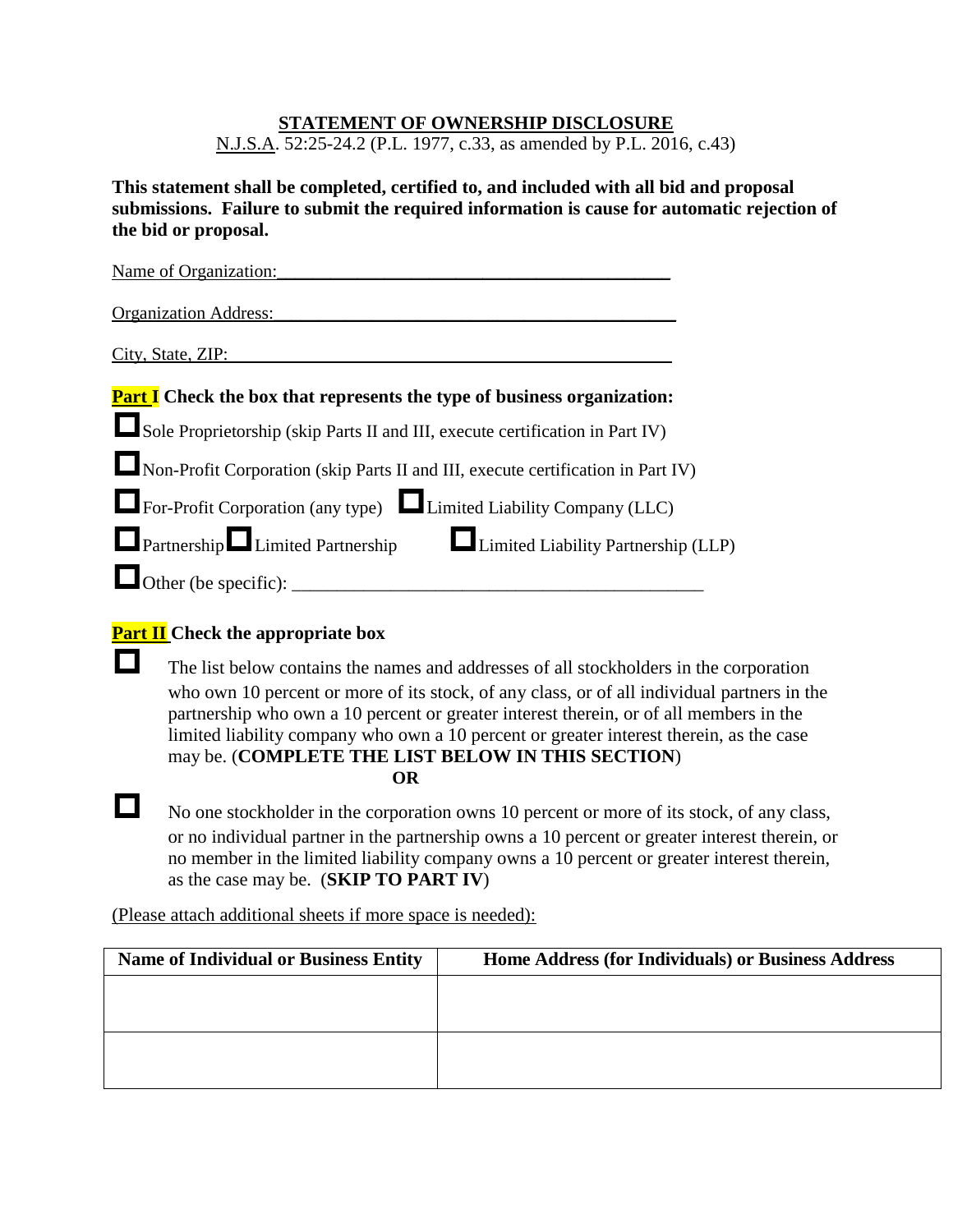# **Part III DISCLOSURE OF 10% OR GREATER OWNERSHIP IN THE STOCKHOLDERS, PARTNERS OR LLC MEMBERS LISTED IN PART II**

**If a bidder has a direct or indirect parent entity which is publicly traded, and any person holds a 10 percent or greater beneficial interest in the publicly traded parent entity as of the last annual federal Security and Exchange Commission (SEC) or foreign equivalent filing,** ownership disclosure can be met by providing links to the website(s) containing the last annual filing(s) with the federal Securities and Exchange Commission (or foreign equivalent) that contain the name and address of each person holding a 10% or greater beneficial interest in the publicly traded parent entity, along with the relevant page numbers of the filing(s) that contain the information on each such person. **Attach additional sheets if more space is needed**.

| Website (URL) containing the last annual SEC (or foreign equivalent) filing |  |  |
|-----------------------------------------------------------------------------|--|--|
|                                                                             |  |  |
|                                                                             |  |  |
|                                                                             |  |  |

**Please list** the names and addresses of each stockholder, partner or member owning a 10 percent or greater interest in any corresponding corporation, partnership and/or limited liability company (LLC) listed in Part II **other than for any publicly traded parent entities referenced above**. The disclosure shall be continued until names and addresses of every non-corporate stockholder, and individual partner, and member exceeding the 10 percent ownership criteria established pursuant to N.J.S.A. 52:25-24.2 has been listed. **Attach additional sheets if more space is needed.**

| <b>Stockholder/Partner/Member and</b>         | Home Address (for Individuals) or Business Address |
|-----------------------------------------------|----------------------------------------------------|
| <b>Corresponding Entity Listed in Part II</b> |                                                    |
|                                               |                                                    |
|                                               |                                                    |
|                                               |                                                    |
|                                               |                                                    |
|                                               |                                                    |
|                                               |                                                    |
|                                               |                                                    |
|                                               |                                                    |
|                                               |                                                    |

# **Part IV Certification**

I, being duly sworn upon my oath, hereby represent that the foregoing information and any attachments thereto to the best of my knowledge are true and complete. I acknowledge: that I am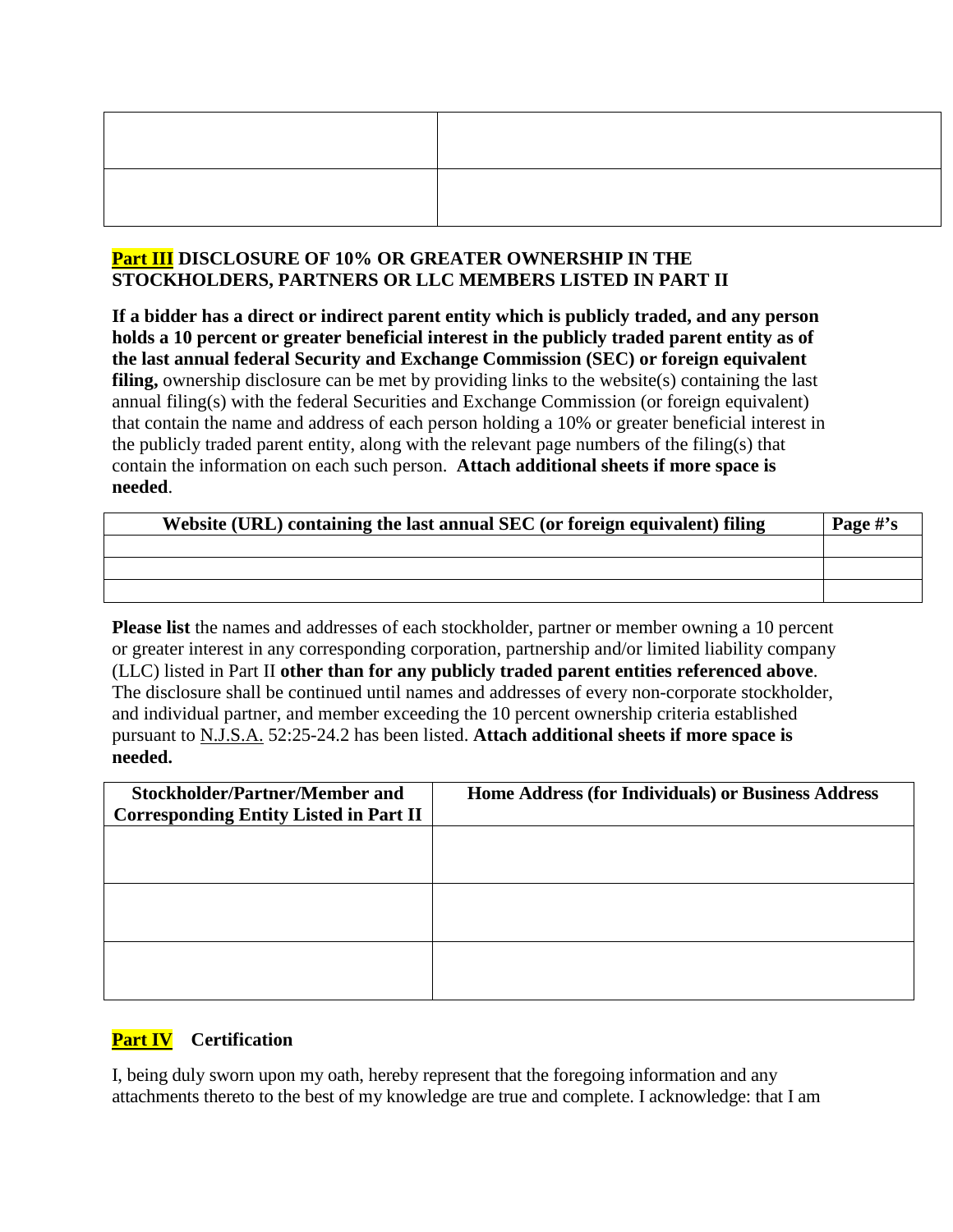authorized to execute this certification on behalf of the bidder/proposer; that the *ANYTOWN Board of Education* is relying on the information contained herein and that I am under a continuing obligation from the date of this certification through the completion of any contracts with the *Board of Education* to notify the *Board of Education* in writing of any changes to the information contained herein; that I am aware that it is a criminal offense to make a false statement or misrepresentation in this certification, and if I do so, I am subject to criminal prosecution under the law and that it will constitute a material breach of my agreement(s) with the, permitting the *Board*  of **Education** to declare any contract(s) resulting from this certification void and unenforceable.

| <b>Full Name</b><br>(Print): | Title: |  |
|------------------------------|--------|--|
| <b>Signature:</b>            | Date:  |  |

**This statement shall be completed, certified to, and included with all bid and proposal submissions. Failure to submit the required information is cause for automatic rejection of the bid or proposal.**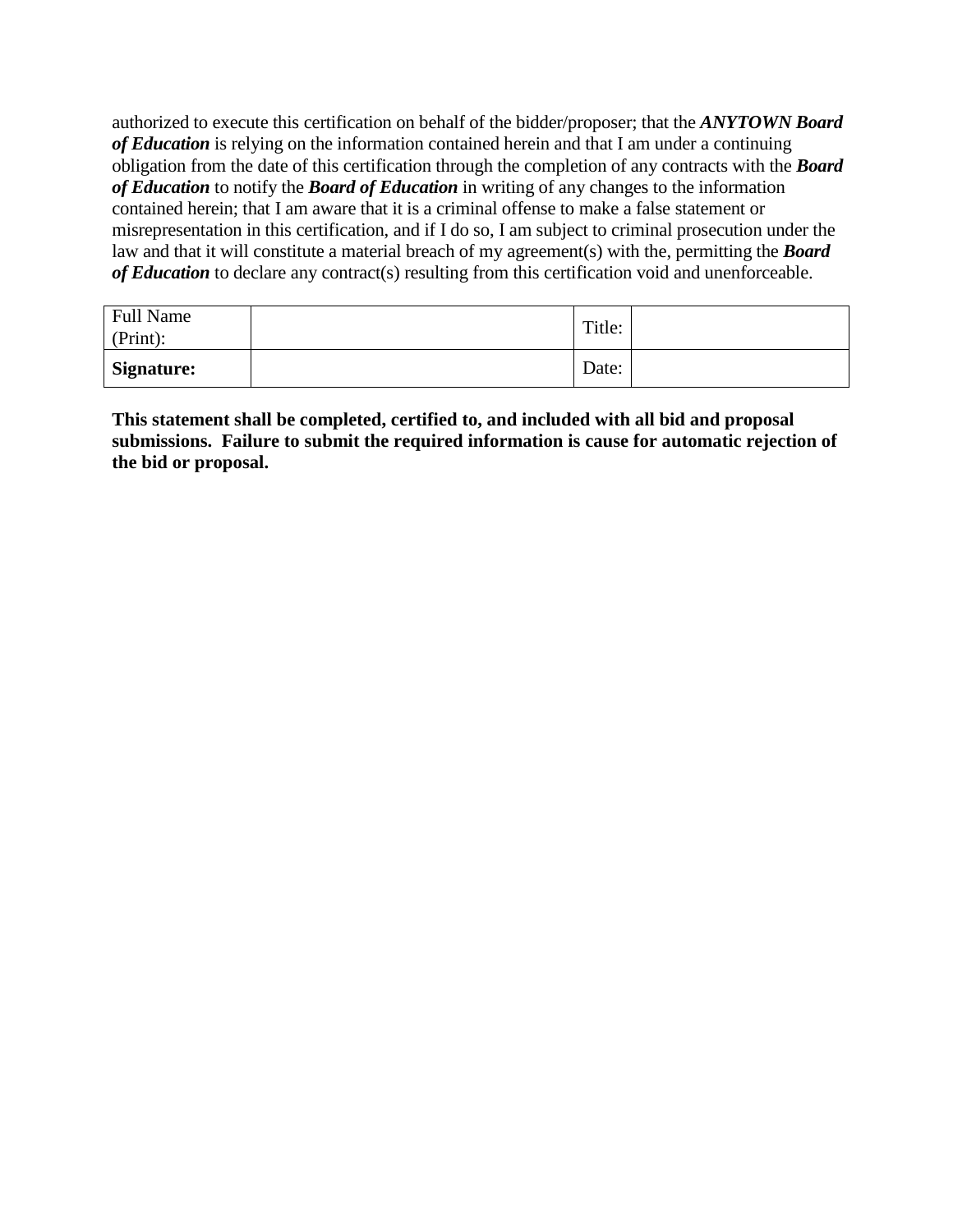#### **Bridgeton Public Charter School Business Office**

#### **Chapter 271 Political Contribution Disclosure Form (Contracts that Exceed \$17,500.00) Ref. N.J.S.A. 52:34-25**

The undersigned, being authorized and knowledgeable of the circumstances, does hereby certify that (Business Entity) has m (Business Entity) has made the following **reportable** political contributions to any elected official, political candidate or any political committee as defined in N.J.S.A. 19:44-20.26 during the twelve (12) months preceding this award of contract:

| Date of<br>Contribution | Amount of<br>Contribution | <b>Name of Recipient</b><br><b>Elected Official/</b><br><b>Committee/Candidate</b> | Name of<br>Contributor |
|-------------------------|---------------------------|------------------------------------------------------------------------------------|------------------------|
|                         |                           |                                                                                    |                        |
|                         |                           |                                                                                    |                        |
|                         |                           |                                                                                    |                        |
|                         |                           |                                                                                    |                        |
|                         |                           |                                                                                    |                        |
|                         |                           |                                                                                    |                        |
|                         |                           |                                                                                    |                        |
|                         |                           |                                                                                    |                        |
|                         |                           |                                                                                    |                        |

#### **Reportable Contributions**

The Business Entity may attach additional pages if needed.

#### $\_$  ,  $\_$  ,  $\_$  ,  $\_$  ,  $\_$  ,  $\_$  ,  $\_$  ,  $\_$  ,  $\_$  ,  $\_$  ,  $\_$  ,  $\_$  ,  $\_$  ,  $\_$  ,  $\_$  ,  $\_$  ,  $\_$  ,  $\_$  ,  $\_$  ,  $\_$  ,  $\_$  ,  $\_$  ,  $\_$  ,  $\_$  ,  $\_$  ,  $\_$  ,  $\_$  ,  $\_$  ,  $\_$  ,  $\_$  ,  $\_$  ,  $\_$  ,  $\_$  ,  $\_$  ,  $\_$  ,  $\_$  ,  $\_$  ,  $\Box$  **No Reportable Contributions** (Please check  $(\checkmark)$  if applicable.)

I certify that \_\_\_\_\_\_\_\_\_\_\_\_\_\_\_\_\_\_\_\_\_\_\_\_\_\_\_\_\_\_\_\_\_\_\_\_\_\_\_(Business Entity) made no reportable contributions to any elected official, political candidate or any political committee as defined in N.J.S.A. 19:44-20.26.

## **Certification**

I certify, that the information provided above is in full compliance with Public Law 2005— Chapter 271.

| Name of Authorized Agent |       |
|--------------------------|-------|
| Signature                | Title |

Business Entity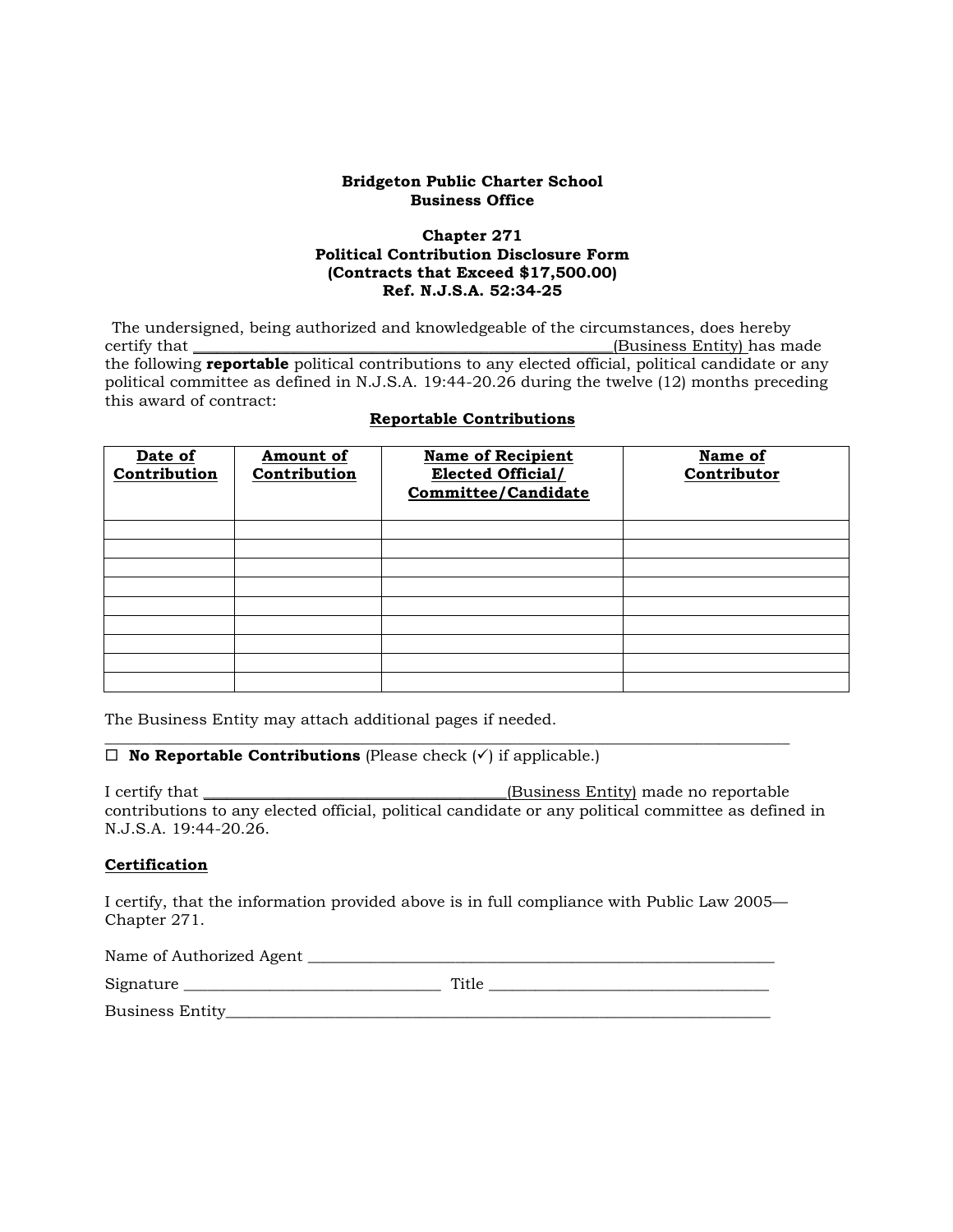#### **P.L. 2005, c.271**

(Unofficial version, Assembly Committee Substitute to A-3013, First Reprint\*)

 **AN ACT** authorizing units of local government to impose limits on political contributions by contractors and supplementing Title 40A of the New Jersey Statutes and Title 19 of the Revised Statutes.

**BE IT ENACTED** by the Senate and General Assembly of the State of New Jersey:

*40A:11-51* 1. a. A county, municipality, independent authority, board of education, or fire district is hereby authorized to establish by ordinance, resolution or regulation, as may be appropriate, measures limiting the awarding of public contracts therefrom to business entities that have made a contribution pursuant to P.L.1973, c.83 (C.19:44A-l et seq.) and limiting the contributions that the holders of a contract can make during the term of a contract, notwithstanding the provisions and parameters of sections 1 through 12 of P.L.2004, c.19 (C. 19:44A-20.2 et al.) and section 22 of P.L.1973, c.83 (C.19:44A-22).

 b. The provisions of P.L.2004, c.19 shall not be construed to supersede or preempt any ordinance, resolution or regulation of a unit of local government that limits political contributions by business entities performing or seeking to perform government contracts. Any ordinance, resolution or regulation in effect on the effective date of P.L.2004, c.19 shall remain in effect and those adopted after that effective date shall be valid and enforceable.

 c. An ordinance, resolution or regulation adopted or promulgated as provided in this section shall be filed with the Secretary of State.

 *52:34-25* 2. a. Not later than 10 days prior to entering into any contract having an anticipated value in excess of \$17,500, except for a contract that is required by law to be publicly advertised for bids, a State agency, county, municipality, independent authority, board of education, or fire district shall require any business entity bidding thereon or negotiating therefor, to submit along with its bid or price quote, a list of political contributions as set forth in this subsection that are reportable by the recipient pursuant to the provisions of P.L.1973, c.83 (C.19:44A-l et seq.) and that were made by the business entity during the preceding 12 month period, along with the date and amount of each contribution and the name of the recipient of each contribution. A business entity contracting with a State agency shall disclose contributions to any State, county, or municipal committee of a political party, legislative leadership committee, candidate committee of a candidate for, or holder of, a State elective office, or any continuing political committee. A business entity contracting with a county, municipality, independent authority, other than an independent authority that is a State agency, board of education, or fire district shall disclose contributions to: any State, county, or municipal committee of a political party; any legislative leadership committee; or any candidate committee of a candidate for, or holder of, an elective office of that public entity, of that county in which that public entity is located, of another public entity within that county, or of a legislative district in which that public entity is located or, when the public entity is a county, of any legislative district which includes all or part of the county, or any continuing political committee.

The provisions of this section shall not apply to a contract when a public emergency requires the immediate delivery of goods or services.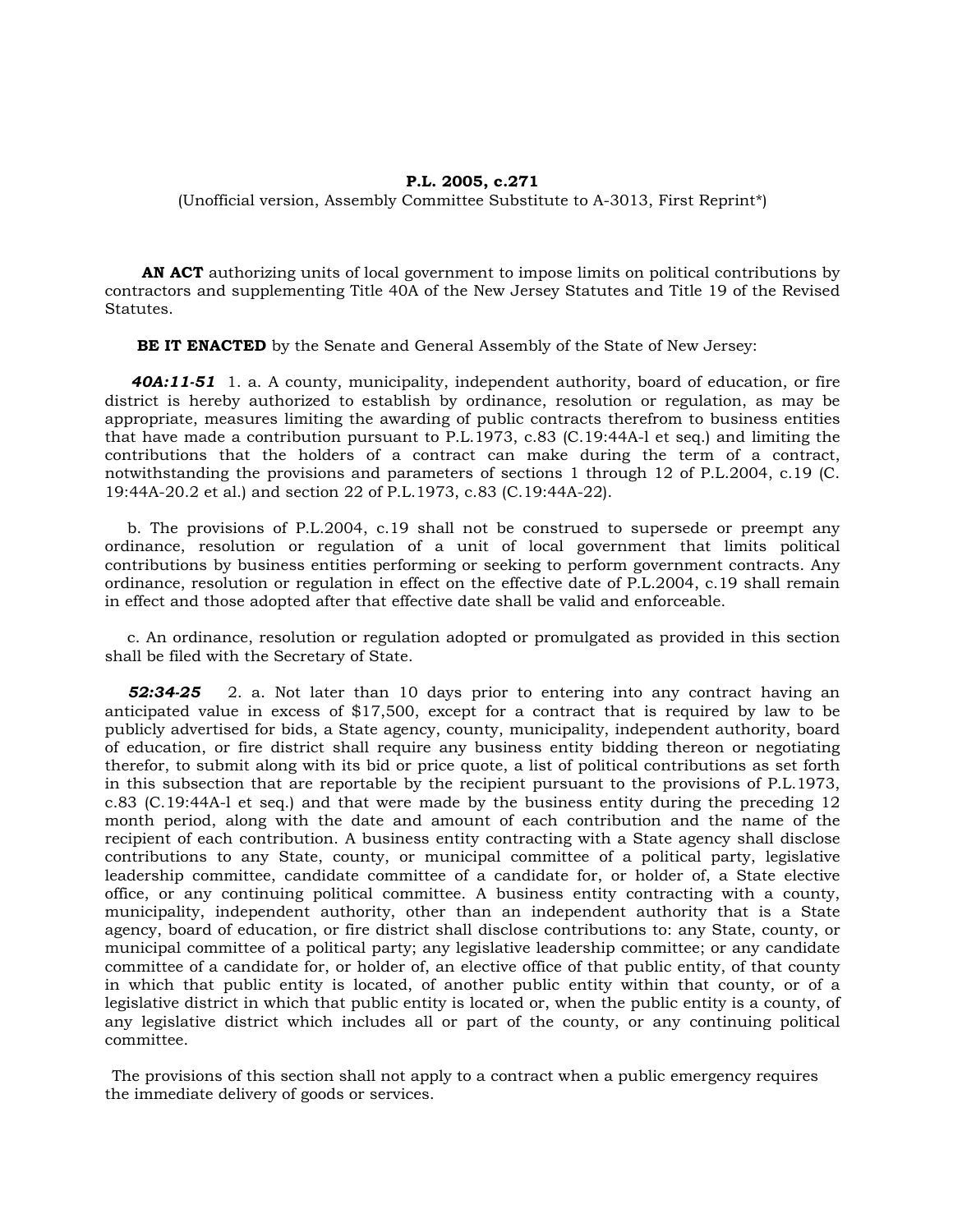b. When a business entity is a natural person, a contribution by that person's spouse or child, residing therewith, shall be deemed to be a contribution by the business entity. When a business entity is other than a natural person, a contribution by any person or other business entity having an interest therein shall be deemed to be a contribution by the business entity. When a business entity is other than a natural person, a contribution by: all principals, partners, officers, or directors of the business entity or their spouses; any subsidiaries directly or indirectly controlled by the business entity; or any political organization organized under section 527 of the Internal Revenue Code that is directly or indirectly controlled by the business entity, other than a candidate committee, election fund, or political party committee, shall be deemed to be a contribution by the business entity.

c. As used in this section:

"business entity" means a natural or legal person, business corporation, professional services corporation, limited liability company, partnership, limited partnership, business trust, association or any other legal commercial entity organized under the laws of this State or of any other state or foreign jurisdiction;

"interest" means the ownership or control of more than 10% of the profits or assets of a business entity or 10% of the stock in the case of a business entity that is a corporation for profit, as appropriate; and

"State agency" means any of the principal departments in the Executive Branch of the State Government, and any division, board, bureau, office, commission or other instrumentality within or created by such department, the Legislature of the State and any office, board, bureau or commission within or created by the Legislative Branch, and any independent State authority, commission, instrumentality or agency.

 d. Any business entity that fails to comply with the provisions of this section shall be subject to a fine imposed by the New Jersey Election Law Enforcement Commission in an amount to be determined by the commission which may be based upon the amount that the business entity failed to report.

*19:44A-20.13* 3. a. Any business entity making a contribution of money or any other thing of value, including an in-kind contribution, or pledge to make a contribution of any kind to a candidate for or the holder of any public office having ultimate responsibility for the awarding of public contracts, or to a political party committee, legislative leadership committee, political committee or continuing political committee, which has received in any calendar year \$50,000 or more in the aggregate through agreements or contracts with a public entity, shall file an annual disclosure statement with the New Jersey Election Law Enforcement Commission, established pursuant to section 5 of P.L.1973, c.83 (C.19:44A-5), setting forth all such contributions made by the business entity during the 12 months prior to the reporting deadline.

 b. The commission shall prescribe forms and procedures for the reporting required in subsection a. of this section which shall include, but not be limited to:

(1) the name and mailing address of the business entity making the contribution, and the amount contributed during the 12 months prior to the reporting deadline;

(2) the name of the candidate for or the holder of any public office having ultimate responsibility for the awarding of public contracts, candidate committee, joint candidates committee, political party committee, legislative leadership committee, political committee or continuing political committee receiving the contribution; and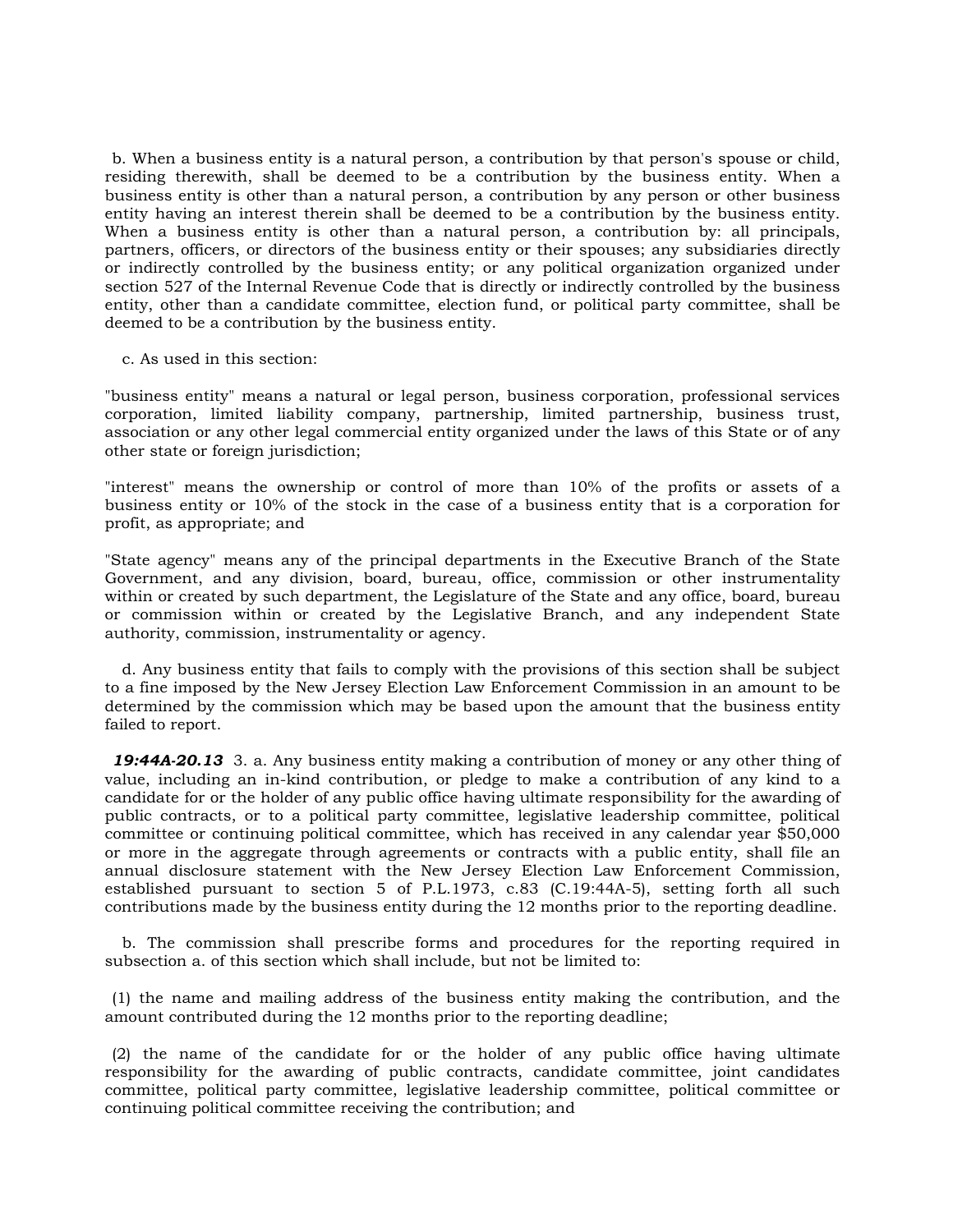(3) the amount of money the business entity received from the public entity through contract or agreement, the dates, and information identifying each contract or agreement and describing the goods, services or equipment provided or property sold.

 c. The commission shall maintain a list of such reports for public inspection both at its office and through its Internet site.

d. When a business entity is a natural person, a contribution by that person's spouse or child, residing therewith, shall be deemed to be a contribution by the business entity. When a business entity is other than a natural person, a contribution by any person or other business entity having an interest therein shall be deemed to be a contribution by the business entity. When a business entity is other than a natural person, a contribution by: all principals, partners, officers, or directors of the business entity, or their spouses; any subsidiaries directly or indirectly controlled by the business entity; or any political organization organized under section 527 of the Internal Revenue Code that is directly or indirectly controlled by the business entity, other than a candidate committee, election fund, or political party committee, shall be deemed to be a contribution by the business entity.

As used in this section:

"business entity" means a natural or legal person, business corporation, professional services corporation, limited liability company, partnership, limited partnership, business trust, association or any other legal commercial entity organized under the laws of this State or of any other state or foreign jurisdiction; and

"interest" means the ownership or control of more than 10% of the profits or assets of a business entity or 10% of the stock in the case of a business entity that is a corporation for profit, as appropriate.

 e. Any business entity that fails to comply with the provisions of this section shall be subject to a fine imposed by the New Jersey Election Law Enforcement Commission in an amount to be determined by the commission which may be based upon the amount that the business entity failed to report.

4. This act shall take effect immediately.

\* Note: Bold italicized statutory references of new sections are anticipated and not final as of the time this document was prepared. Statutory compilations of N.J.S.A. 18A:18A-51 is anticipated to show a reference to N.J.S.A. 40A:11-51 and to N.J.S.A. 52:34-25.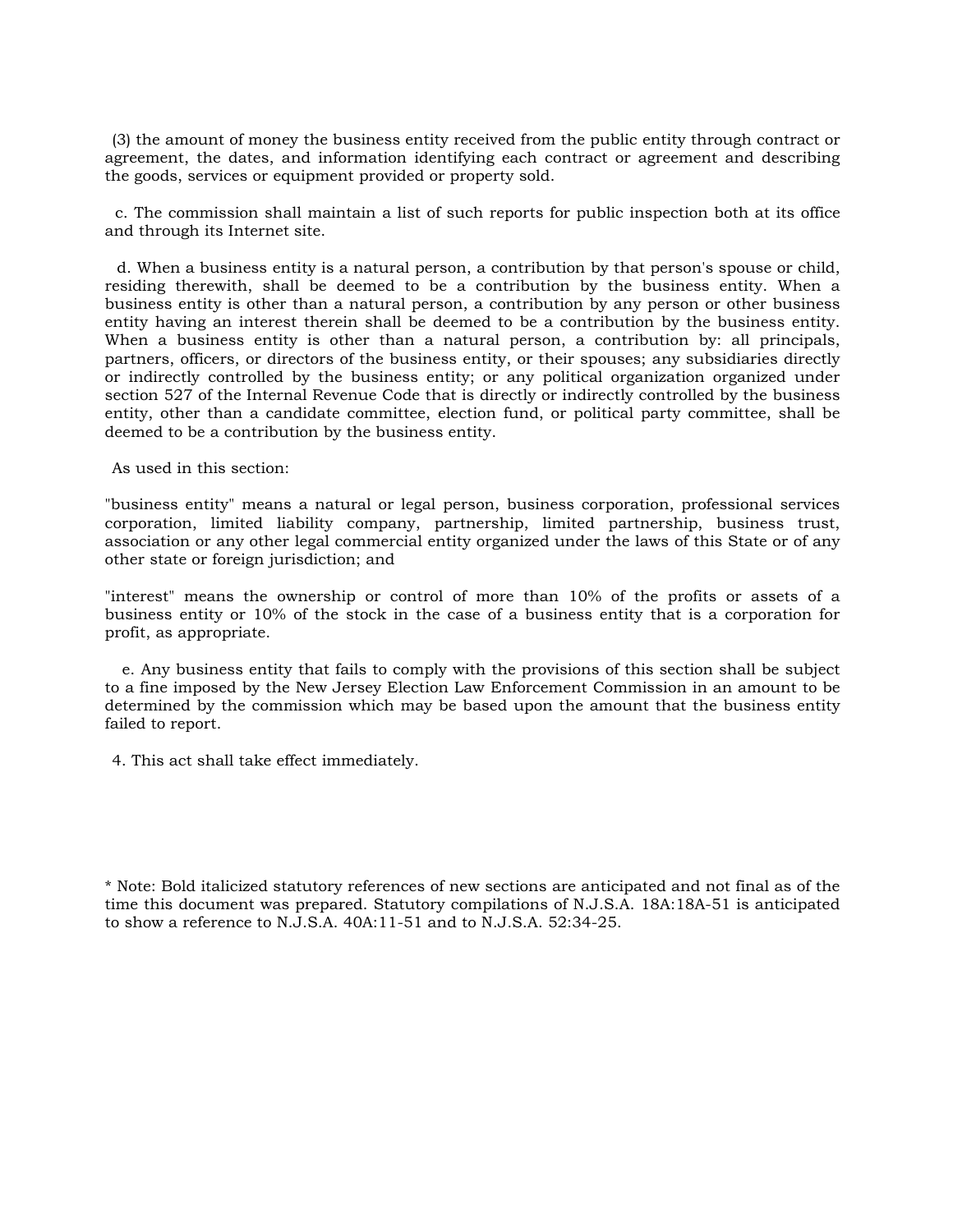# **List of Agencies with Elected Officials Required for Political Contribution Disclosure N.J.S.A. 52:34-25**

## **County Name: Cumberland**

State: Governor, and Legislative Leadership Committees Legislative District #: State Senator and two members of the General Assembly per district.

County:

| Freeholders | County Clerk | Sheriff | Surrogate |
|-------------|--------------|---------|-----------|
|-------------|--------------|---------|-----------|

Municipalities (Mayor and members of governing body, regardless of title): Bridgeton City

Boards of Education (Members of the Board): Bridgeton City

Fire Districts (Board of Fire Commissioners): Bridgeton City Fire Districts (all)